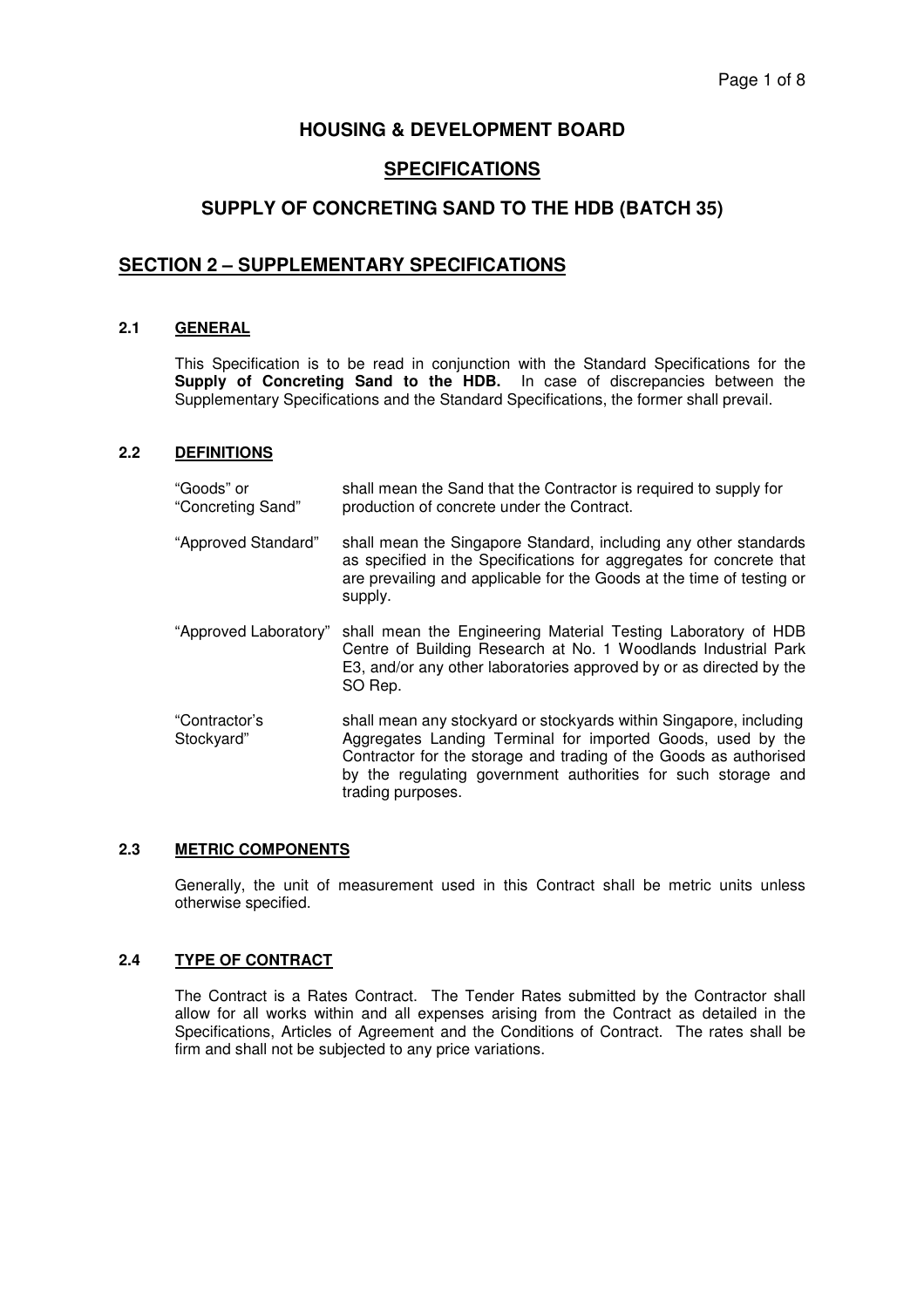#### **2.5 SCOPE OF CONTRACT**

The scope of this Contract is for the supply and delivery of Goods to various Sites in Singapore. The quantity of Supply shall be **360,000 ± 20% tonnes** for the whole Contract. The ± 20% variation to the Supply quantity shall not constitute any variation to the Contract.

The Contractor shall be required to provide all equipment and transportation for the supply and delivery of Goods to various Sites in Singapore and shall unload the Goods at specific locations within the Sites as directed.

The Contractor shall indicate his supply source in his Tender Proposal together with all the necessary information and documentary evidence to the satisfaction of the SO Rep that he is able to comply with the Employer's requirements at all time.

#### **2.6 CONTRACT TERM**

The Contract Term shall be **Eleven (11) months** commencing from the commencement date as stated in the Employer's Letter of Acceptance. Indicatively, the commencement is on **02 January 2010**. The Contractor shall commence the Supply from the commencement date, provided he has complied with the requirements of Insurance and Security Deposit under the contract. No extension of time shall be given if he is unable to comply with the requirements of the Insurance and Security Deposit within the stipulated time.

The Employer reserves the prerogative to exercise the option to extend the Contract Term by up to the period as stated in the Appendix to the Conditions of Contract, on the same terms and conditions of the Contract. The Contractor shall ensure that in the time lapse between the end of the original Contract Term and the receipt of the extension letter, the Supply to the Sites shall not be disrupted. The Contractor shall also ensure that all the insurance policies as required under Clause 16 (5) of the Conditions shall be duly extended.

# **2.7 QUALITY OF GOODS**

# **2.7.1 Source**

The Contractor shall be required to supply the Concreting Sand from approved sources. In this respect, the Contractor shall provide and submit together with his Tender Proposal, all necessary information and documentary evidence to the satisfaction of the SO Rep that he is able to comply with the quality and quantity requirements as specified. The documents shall include but not limit to the follow:

- a) location maps of the source country and region;
- b) map and grit reference for the quarry;
- c) concession for quarrying and Export Permit from the government of the source country; the reserve volume for quarrying as well as any environmental impact assessment or equivalent;
- d) schematic diagrams and photographs showing the complete production processes of the Goods,
- e) type, quantity and capacity of each production machinery or equipment;
- f) in-house quality control plan;
- g) all test reports as specified in Clause "Certificate Of Compliance In Tender Submission"; and
- h) all other relevant information pertaining to the supply source.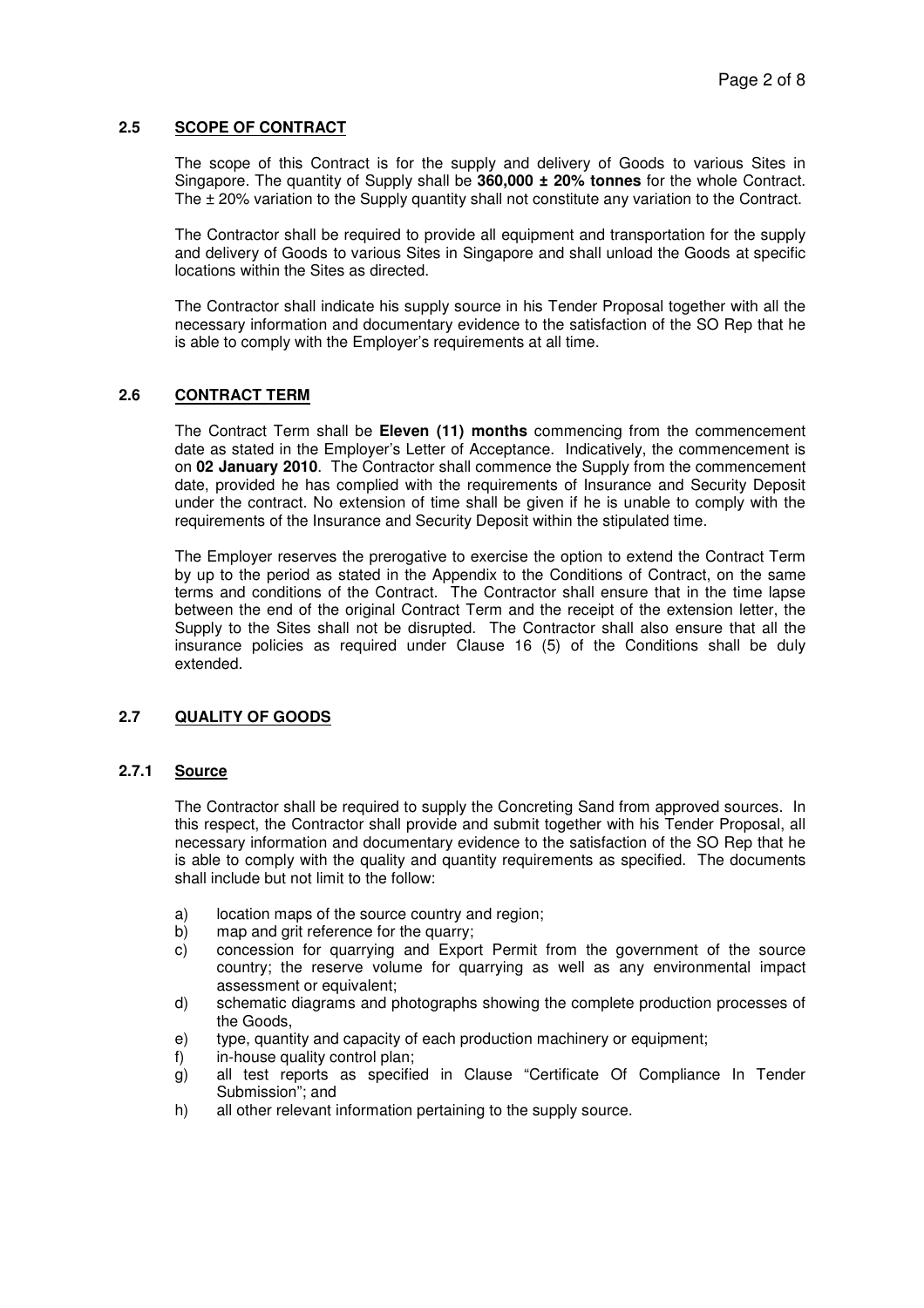# **2.7 QUALITY OF GOODS (CONT'D)**

# **2.7.1 Source (Cont'd)**

**The Contractor shall only supply the Goods from one source at any time.** In this regard, the Contractor shall be required to submit Bills of Lading or any other relevant shipping or relevant documents to the SO Rep upon arrival of each and every shipment of Supply for purpose of identification of the source of Supply.

Other than due to circumstances beyond the Contractor's control, the Contractor shall not be allowed to change the source of his Goods at his discretion for the entire Contract Term. The Contractor shall in writing seek the SO Rep's prior approval for any change in the source of his Goods, failing which the SO Rep may exercise his right under the Nuisance and Irregularities Clause against the Contractor. The Contractor shall submit the request together with the original reports from SAC-SINGLAS accredited laboratory or Approved Laboratory on properties tests laid down in the Clause "Certificate Of Compliance In Tender Submission", and any other relevant tests as directed by the SO Rep for the purpose of ascertaining the suitability of the Goods from the new source. In this event, every aspect of the Specifications pertaining to the Goods from the original source shall be applicable to that from the new source and the Contractor shall ensure that these are observed and complied with so as not to cause any delay or disruption to the Supply. Notwithstanding this, the SO Rep reserves the right to require the Goods from the new source to be subjected to any additional tests as and when he deems necessary.

# **2.7.2 Quality**

The quality of Goods to be supplied throughout the Contract Term shall comply in every respect with the Approved Standard for concreting purposes. All test results including the conditions, analysis and test requirements laid down in the SS, BS, ASTM, etc. shall be determined in accordance with the relevant parts of the standards as specified in the Approved Standards.

In addition, the Contractor shall ensure that the Goods is non-alkali-silica reactive and has undergone the Potential Alkali-Silica Reactivity Test (Chemical Method) under ASTM C289 to show that the Goods are innocuous.

All local and foreign standards unless expressly specified shall be deemed to refer to the latest and shall be deemed to include any amendments, and/or modifications and/or reenactments thereto.

# **2.8 CERTIFICATE OF COMPLIANCE IN TENDER SUBMISSION**

The Contractor shall indicate the sources of his Supply and provide all the information required in **Appendix II**. The Contractor shall also submit together with his Tender original copies of Test Reports from SAC-SINGLAS accredited laboratories for each source of his Supply on the following properties to show that his Goods comply with the Approved Standards laid down in the Clause "Quality of Goods":

- (i) Sieve Analysis and Fineness Modulus
- (ii) Clay, Silt and Dust Content by Decantation Method (not more than 3.00%)
- (iii) Organic Impurities (lighter than Organic Plate No 3)
- (iv) Chloride Content (not more than 0.01%)
- (v) Bulk Density
- (vi) Relative Density, Apparent Relative Density and Water Absorption
- (vii) Potential alkali-silica reactivity (chemical method)
- (viii) Petrographic examination
- (ix) Acid soluble sulphate content
- (x) Magnesium Sulphate Soundness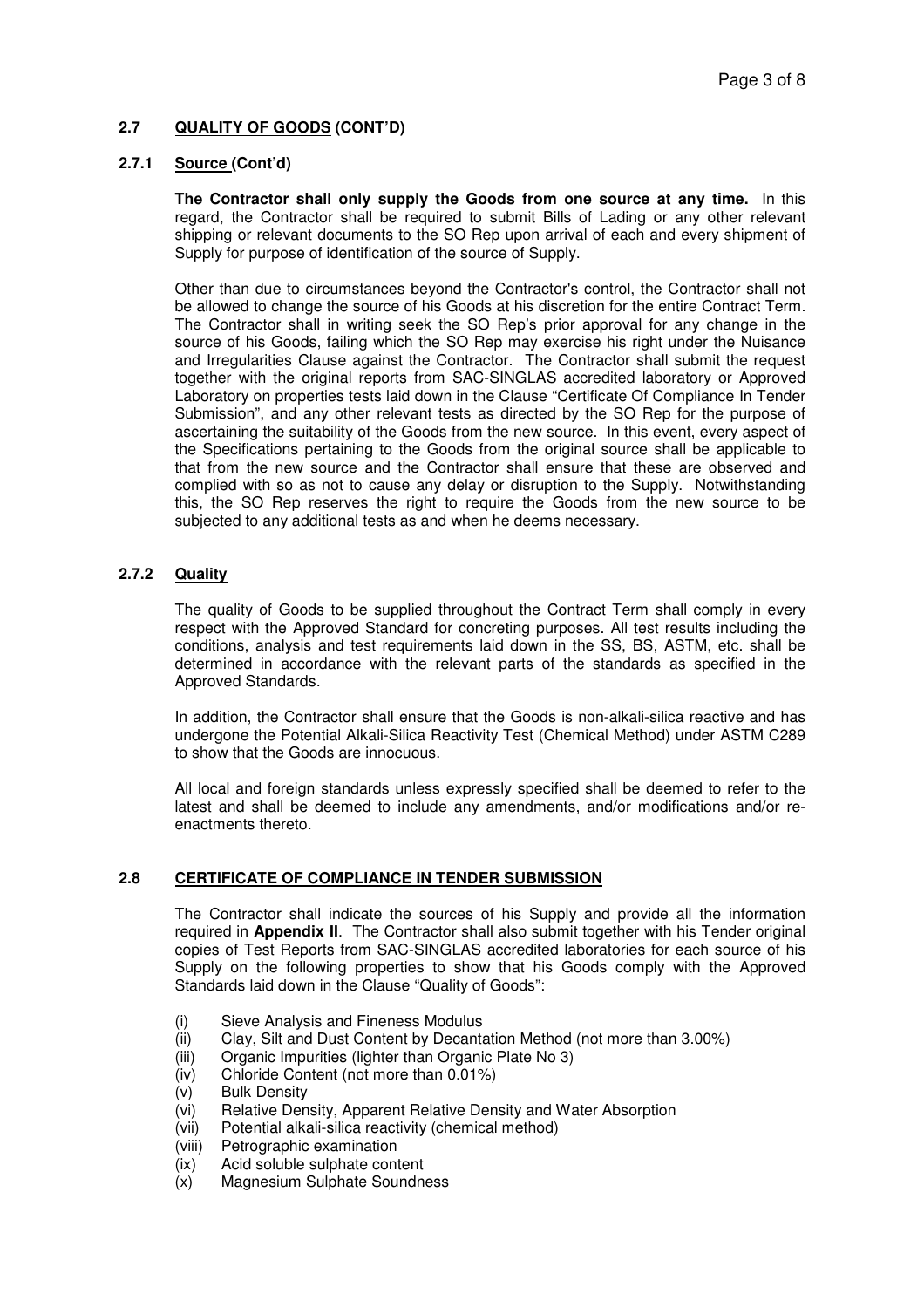# **2.8 CERTIFICATE OF COMPLIANCE IN TENDER SUBMISSION (CONT'D)**

- (xi) Elemental Analysis (in percentage):
	- (a) Silica as  $SiO<sub>2</sub>$
	- $(b)$  Aluminium Oxide as  $Al_2O_3$
	- (c) Iron Oxide as  $Fe<sub>2</sub>O<sub>3</sub>$ <br>(d) Titanium Oxide as T
	- Titanium Oxide as TiO<sub>2</sub>
	- (e) Calcium Oxide as CaO
	- (f) Magnesium Oxide as MgO
	- (g) Chromium Oxide as  $Cr<sub>2</sub>O<sub>3</sub>$
	- (h) Sodium Oxide as  $Na<sub>2</sub>O$
	- $(i)$  Potassium Oxide as  $K<sub>2</sub>O$
	- $(i)$  Sulphate as  $SO<sub>4</sub>$
	- $(K)$  Loss on Ignition at 900 $^{\circ}$ C
	- (l) any other element(s) which may exist in the Goods.

The date of testing in such test reports shall not be more than six (6) months from the date of Tender submission. The Contractor shall notify the Employer of any changes in production of supply likely to affect the validity of the information given.

#### *Any Tender not accompanied by such Test Reports may render the Tender liable to rejection by the Employer.*

# **2.9 TEST REQUIREMENTS**

Within the Contract Term, the Contractor shall be required to send samples taken from his Supply of Goods for testing at the Approved Laboratory in accordance with Approved Standard on the following properties at the stipulated frequency:

| <b>Properties</b>                                                                                                                          | <b>Number of Test</b>                |
|--------------------------------------------------------------------------------------------------------------------------------------------|--------------------------------------|
| Sieve Analysis and Fineness Modulus                                                                                                        | One test per batch of 4000<br>tonnes |
| Clay, Silt and Dust Content by Decantation Method<br>(not more than 3.00%)                                                                 |                                      |
| Organic Impurities (lighter than Organic Plate No 3)                                                                                       |                                      |
| Chloride Content (not more than 0.01%)                                                                                                     |                                      |
| Full List of properties specified in the Clause<br>"Certificate of Compliance in Tender Submission",<br>excluding Petrographic examination | One test monthly                     |

All costs and expenses in carrying out all the tests and arranging and sending the test samples to the Approved Laboratory as required in the Contract including the cost of samples shall be borne by the Contractor.

In addition, the Contractor shall be required to submit, as and when demanded by the SO Rep, the original in-house production test results of the Goods available from the quarry at the source of supply, including BCA's Certificate Of Compliance for Stage 1 and/or Stage 2 test requirements on the Supply.

The Contractor shall note that the above test requirements are in addition to any other test requirements for all Imported Goods imposed by BCA.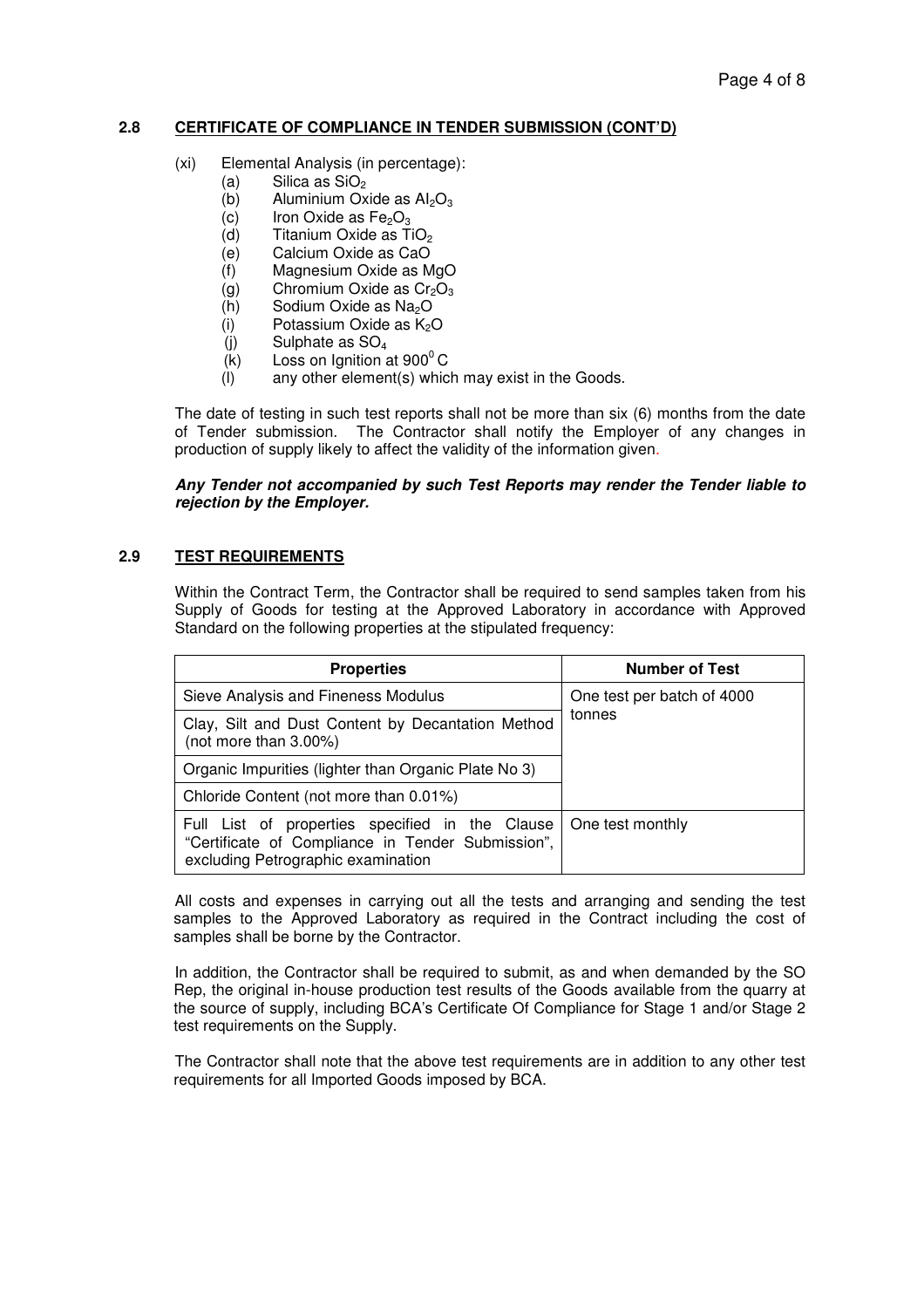# **2.10 TESTING OF GOODS**

- (a) All samples shall be tested by the Approved Laboratory. The Contractor shall provide the original bills of lading for each barge/consignment of imported Goods and/or other documents as required by the SO Rep for verification on the source of Goods. If the SO Rep is not satisfied with such documents regarding the source of Goods, the SO Rep shall reserve the right to require Contractor to have his Goods subjected to all the tests specified in the Clause "Certificate of Compliance in Tender Submission" by the Approved Laboratory at the Contractor's own cost and expense. The Contractor is not allowed to mix the Goods from different barges, consignments, or sources of supply.
- (b) For every test, the SO Rep shall in the presence of the Contractor, take three (3) samples from the batch of Goods delivered to the Contractor's stockyard. The samples shall be kept in separate plastic bags and sealed by the Contractor in the presence of the SO Rep. Only one of the three samples will be tested, and the remaining two samples will be kept by the SO Rep. The samples so taken shall be representative of the quality of the batch of Goods supplied and shall be tested in accordance with the Clauses "Quality" and "Test Requirements".
- (c) If the sample fails any tests, the other two samples kept by the SO Rep shall be tested. If both samples pass the test or retest, the batch Goods supplied from which the samples were taken shall be deemed to have met the Approved Standard. If either of them fails any tests, the batch of Goods shall be deemed not to have complied with the Approved Standard and shall be rejected. The costs of all such retests shall be borne by the Contractor.
- (d) Notwithstanding any provisions to the contrary and subject to the provisions stipulated in this Clause, the Contractor shall have provided in his Tender Rate all costs of samples and/or testing as specified, including the costs of the samples and sending the SO Rep to and fro the Approved Laboratory and/or SO Rep's office for testing and/or safe-keeping of the samples.
- (e) The Contractor shall only deliver Goods from his stockyard to the Sites upon receiving all satisfactory original test reports from the Approved Laboratory by the SO Rep. Notwithstanding this and the foregoing paragraphs of this Clause, it is the responsibility of the Contractor to ensure all his Goods comply with the Approved Standards. In this respect, the SO Rep of the Employer's various construction projects reserve the right to submit for testing, samples taken at random from each and every portion of the Goods delivered to their projects. If the samples failed the tests, the costs of these tests, including re-tests if any shall be borne by the Contractor. If the samples passed the tests, the cost of testing shall be borne by the Employer. In this event, without prejudice to the Employer's right or remedy under any other clauses of the Contract, the Employer reserves the right to impose an administrative charge of **\$1,000/=** per occasion of test failure on Site.
- (f) If any earth/clay lumps, stones, pebbles, or oversized/unwanted particles, etc, were detected/found in the Goods at the Site or at any time during delivery, loading, unloading, inspection, sampling, the batch of Goods from which the Goods were taken shall be rejected.
- (g) Original or certified true copies of all the test reports shall be retained by the Employer.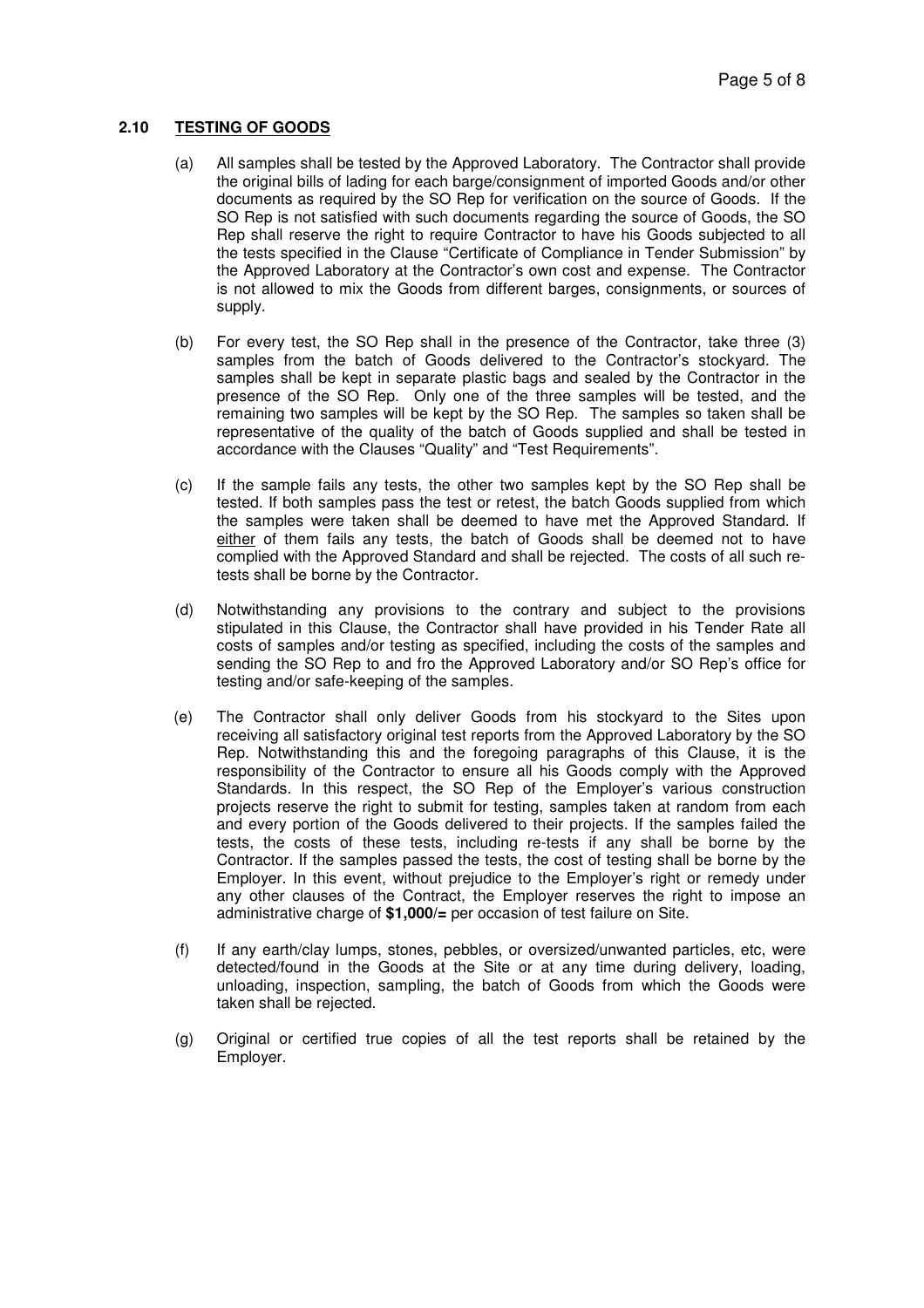# **2.11 MOISTURE CONTENT OF GOODS**

The Contractor shall ensure that the moisture content of the Goods shall not exceed 8%. The Contractor shall provide suitable equipment, chemical, etc for speedy measuring of the moisture content of the Goods. The equipment, chemical, etc provided should be in good working condition and sent for verification/calibration by the relevant authority as and when directed by SO Rep.

The SO Rep and the Contractor will conduct and record the moisture content test jointly at **hourly interval** or as and when necessary or as directed by the SO Rep. However, if the moisture content exceeds 8%, the SO Rep and the Contractor will conduct and record the moisture content test jointly at **half-hourly interval** or as and when necessary or as directed by the SO Rep until the moisture content is 8% or below. The SO Rep shall reject the Goods and/or suspend the despatch if the moisture content is above 8%. All the moisture content test results including those above 8% and for the load of Goods rejected are to be recorded and signed in the Daily Site Record accordingly.

In the event, the SO Rep approves the release of Goods with the Average Daily Moisture Content exceeding 8% due to exigency of supply, the Daily Actual Quantity of the Goods will be adjusted based on the following formula:

Daily Actual Quantity  $=$  Daily Quantity Delivered x 1.08 1 + Average Daily Moisture Content

# **2.12 TRUCKS**

The Contractor shall be required to assign a fleet of trucks solely for delivering the Goods for the Employer throughout the whole Contract Term. The Contract shall provide in **Appendix III** the particulars of the trucks to be assigned. Only the assigned trucks shall be allowed to deliver the Goods to the Sites. The Contractor shall at all times ensure that his fleet of assigned trucks are cleaned and free of foreign materials before being loaded with the Goods, so as to ensure that there is no contamination of the Goods. The Contractor shall be required to seek the SO Rep's prior approval for increasing or reducing the number of assigned trucks and the SO Rep shall be under no obligation to approve such requests.

#### **2.13 MAINTENANCE OF SUFFICIENT STOCK**

The Contractor shall, for the whole Contract Term, maintain a minimum contingency stock of 10,000 tonnes of Goods in his stockyard to ensure continuous supply to meet the Employer's Construction Contractors daily and monthly Orders failing which the SO Rep shall exercise his rights under the clause "Nuisance and Irregularities" to impose charges against the Contractor.

In addition, the Contractor shall plan for the layout of the stockyard for the daily operations. Goods that have been tested and approved by the SO Rep for supply shall be separated from those under stockpiling and not tested.

In the event that the Contractor's Supply is disrupted for any reason, he shall when instructed, be required to supply from the contingency stock until its depletion before he is allowed to supply from alternative sources, subjected to SO Rep's approval. The Contractor shall, upon resuming his Supply be required to replenish the contingency stock subsequently within the time frame as instructed by the SO Rep failing which the SO Rep shall exercise his rights under the clause "Nuisance and Irregularities" to impose charges against the Contractor.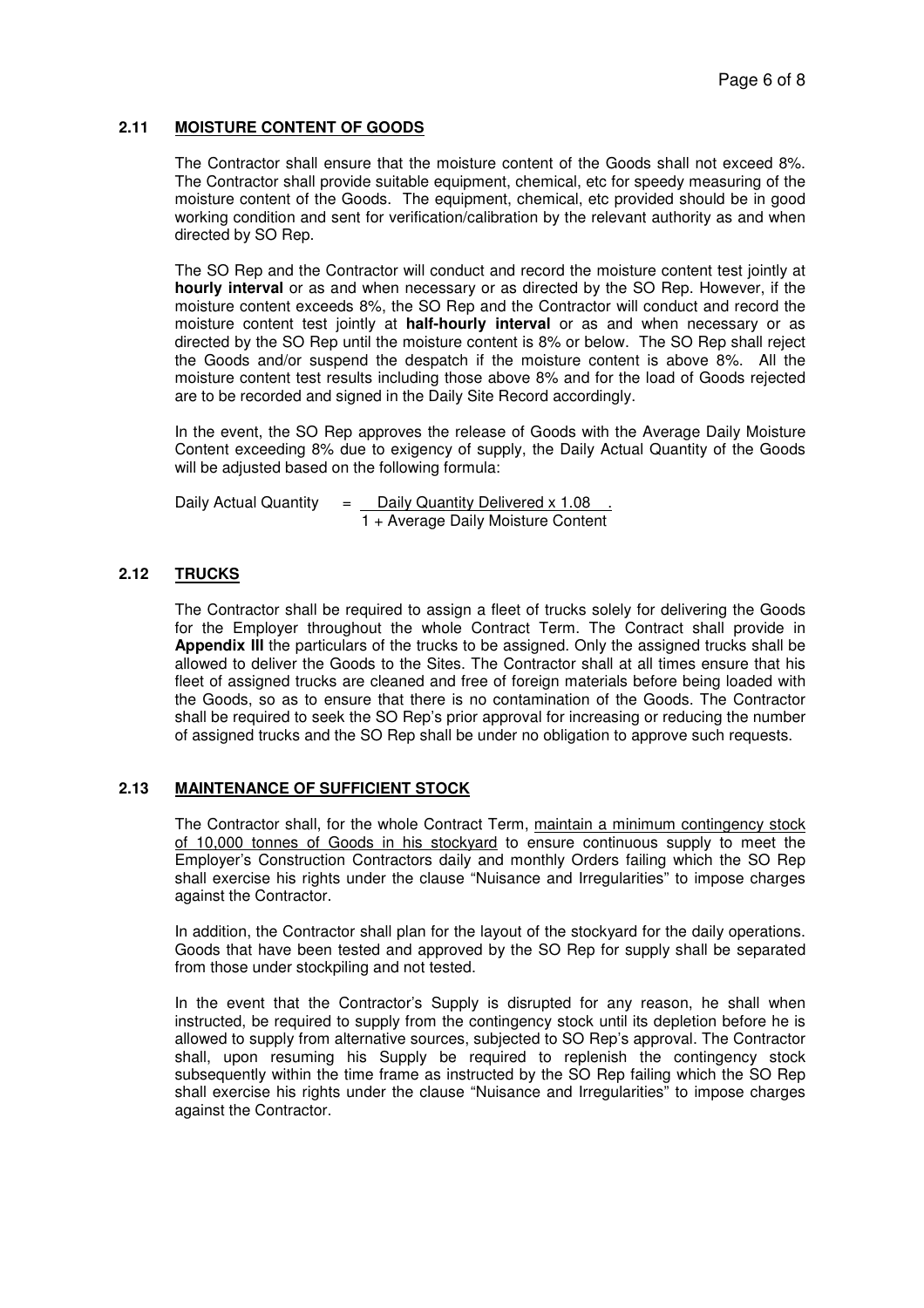# **2.14 CONTINGENT SUPPLY**

- 2.14.1 The Contractor shall immediately inform the SO Rep when a plant breakdown and/or shipment delay occurs. The Contractor shall ensure that supply to all the Sites are not disrupted and if necessary the Contractor shall with the SO Rep's concurrence, arrange for supply assistance from the other suppliers approved by the SO Rep.
- 2.14.2 The Contractor shall still be liable for any delay or short-supply of Goods in the event of a plant breakdown or shipment delay or when he sought supply assistance from other suppliers.

#### **2.15 DELIVERY OF CONCRETING SAND FROM HDB STOCKPILE SITE AT TAMPINES AVE 10**

Notwithstanding Clause 2.14, in the event that the Contractor is unable to supply the Goods for any reason, the SO Rep reserves the right to instruct the Contractor to provide equipment and transportation services for delivery of the Employer's own supply of Goods from the HDB Stockpile Site at Tampines Ave 10 to the designated sites. In this event the Contractor shall be paid the Contract Rates as tendered by the Contractor in the Form of Tender on:

- a) "Provision of front-end loaders and other equipment for the loading of concreting sand onto trucks at the Contractor's stockyard for delivery, etc. as specified"; and
- b) "Supply of transportation services for delivery of concreting sand from Contractor's stockyard to Designated Sites".

The Contractor shall be required to comply with the conditions in **APPENDIX IV** for delivery of Goods from HDB Stockpile Site at Tampines Ave 10. The Contractor shall be deemed to have included any additional costs and expenses arising from such delivery in the Contract Rates payable to the Contractor as specified hereinabove.

Notwithstanding above, should the Contractor be unable to supply the Goods due to reasons other than that specified in Clause 23(2) of the Conditions of Contract, the SO Rep shall be empowered to exercise his rights under the Clause "Failure in Supply" to take necessary actions against the Contractor.

#### **2.16 CALIBRATION OF WEIGHBRIDGES**

The Contractor shall ensure that his weighbridges are certified by Weights & Measures Office before the commencement of the Contract and shall at all time service and maintain his weighbridges to comply with The Weights and Measures Act throughout the whole Contract Term all at his own cost.

The Contractor shall produce certificate of verification of weight or measure for each weighbridge when demanded by the SO Rep. If the Contractor fails to produce valid certificate for each weighbridge, the Employer shall reserve the right to instruct the Contractor to have his weighbridges calibrated and certified by the Weights and Measures Office within twenty-one (21) days and the Contractor shall bear all costs including delays in the Supply of Goods to the Sites.

In the event that the Contractor does not comply with the instruction, the Employer shall employ Weights and Measures Office to calibrate all the Contractor's weighbridges and shall recover all cost incurred from any sum due to the Contractor. The Employer shall not be responsible for any loss of revenue incurred by the Contractor during the calibration exercise.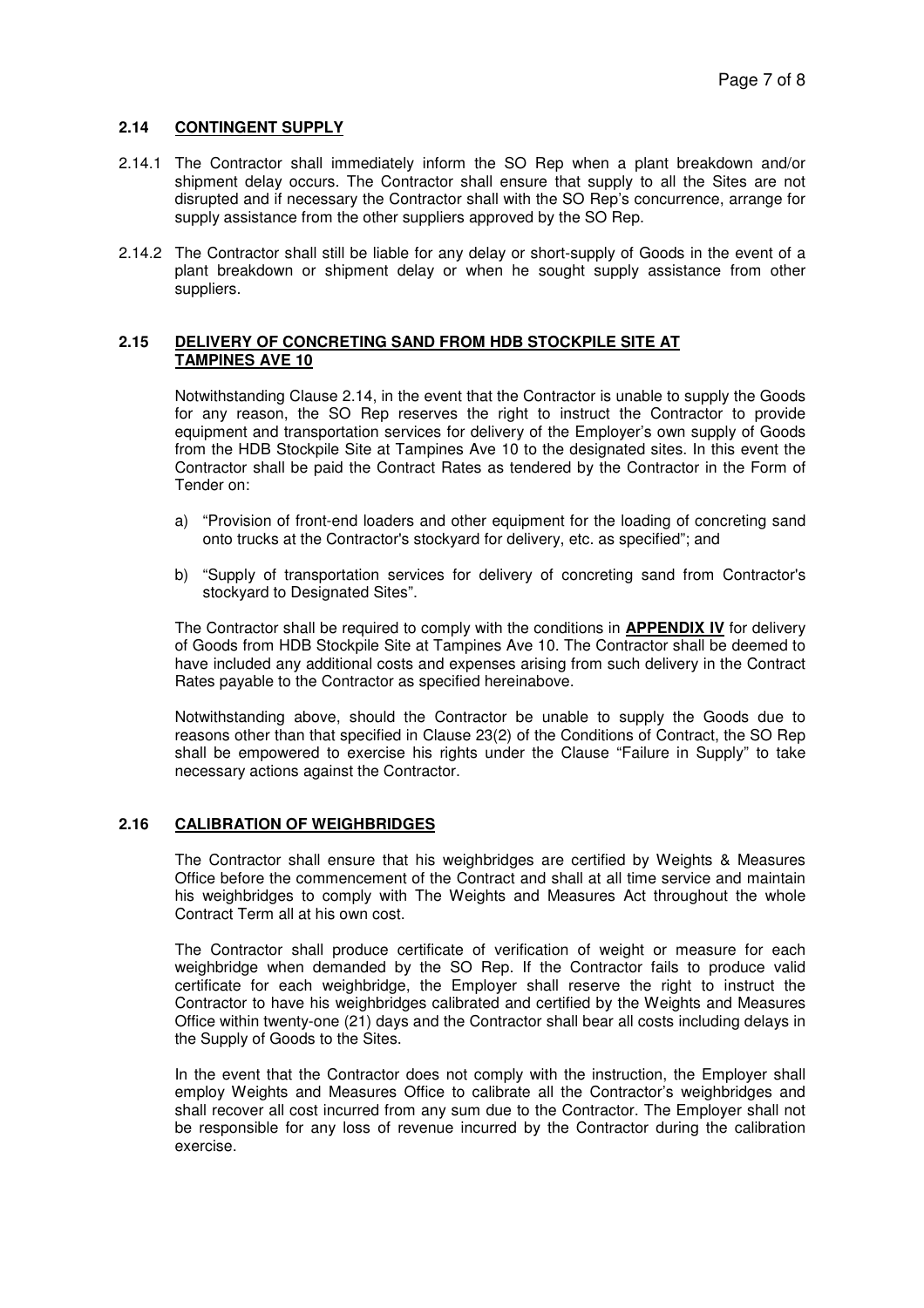#### **2.17 PROVISION OF LUNCH**

The Contractor shall provide packet lunch costing not more than \$4.50 per meal per person for **one (1) number** of the Employer's staff to be taken at the Contractor's stockyard. These expenses shall be deemed to have been included in the Tender Rate.

Should the Employer's staff forgo lunch on his own accord, the Contractor shall not pay the equivalent in cash to the staff.

The Contractor shall not provide lunch to the Employer's staff in any other eating places such as restaurants, coffee ships, hawker centres, etc, other than at the Contractor's stockyard.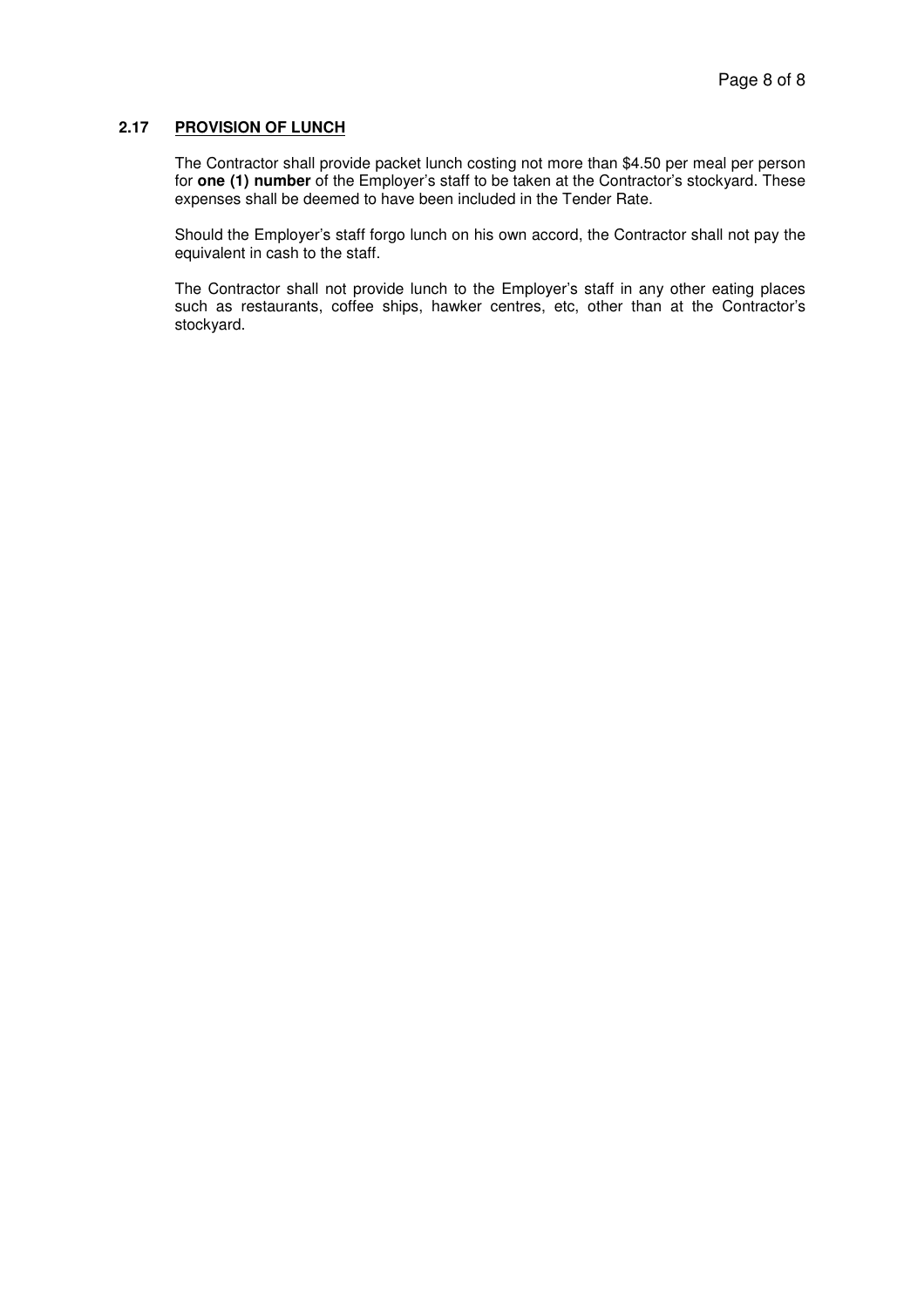# **APPENDIX II**

# **HOUSING & DEVELOPMENT BOARD**

# **SOURCE OF CONCRETING SAND SUPPLY**

As required under the Specification we are supplying the Goods from the following sources:

| A)<br>Source Country                                                                                                                                                                                 |                                                                                                                                                                                                                                                                                                                                                                                                                                                                                                                                                                                                       | Location of Source<br>(detailed address)                                                                                                                                                                                                                                                                                                                                                           | Name of Quarry/Operator |  |
|------------------------------------------------------------------------------------------------------------------------------------------------------------------------------------------------------|-------------------------------------------------------------------------------------------------------------------------------------------------------------------------------------------------------------------------------------------------------------------------------------------------------------------------------------------------------------------------------------------------------------------------------------------------------------------------------------------------------------------------------------------------------------------------------------------------------|----------------------------------------------------------------------------------------------------------------------------------------------------------------------------------------------------------------------------------------------------------------------------------------------------------------------------------------------------------------------------------------------------|-------------------------|--|
|                                                                                                                                                                                                      | B) Location of Contractor's stockyard:                                                                                                                                                                                                                                                                                                                                                                                                                                                                                                                                                                |                                                                                                                                                                                                                                                                                                                                                                                                    |                         |  |
|                                                                                                                                                                                                      | within mainland Singapore                                                                                                                                                                                                                                                                                                                                                                                                                                                                                                                                                                             |                                                                                                                                                                                                                                                                                                                                                                                                    |                         |  |
|                                                                                                                                                                                                      |                                                                                                                                                                                                                                                                                                                                                                                                                                                                                                                                                                                                       | Size :                                                                                                                                                                                                                                                                                                                                                                                             | m <sup>2</sup>          |  |
| We submit herewith a copy of the test report from SAC-SINGLAS accredited laboratory or<br>Approved Laboratory on each source of our Supply together with this Tender on the following<br>properties: |                                                                                                                                                                                                                                                                                                                                                                                                                                                                                                                                                                                                       |                                                                                                                                                                                                                                                                                                                                                                                                    |                         |  |
| (i)<br>(ii)<br>(iii)<br>(iv)<br>(v)<br>(vi)<br>(vii)<br>(viii)<br>(ix)<br>(x)<br>(xi)                                                                                                                | <b>Bulk Density</b><br>Petrographic examination<br>Acid soluble sulphate content<br>Magnesium Sulphate Soundness<br>Elemental Analysis (in percentage):<br>Silica as $SiO2$<br>a)<br>Aluminium Oxide as $Al_2O_3$<br>b)<br>c) Iron Oxide as $Fe2O3$<br>Titanium Oxide as TiO <sub>2</sub><br>d)<br>Calcium Oxide as CaO<br>e).<br>Magnesium Oxide as MgO<br>f)<br>Chromium Oxide as $Cr2O3$<br>g)<br>Sodium Oxide as Na <sub>2</sub> O<br>h)<br>Potassium Oxide as K <sub>2</sub> O<br>i)<br>Sulphate as SO <sub>4</sub><br>j)<br>Loss on Ignition at $900^{\circ}$ C<br>$\mathsf{k}$<br>$\mathsf{D}$ | Sieve Analysis and Fineness Modulus<br>Clay, Silt and Dust Content by Decantation Method (not more than 3.00%)<br>Organic Impurities (lighter than Organic Plate No 3)<br>Chloride Content (not more than 0.01%)<br>Relative Density, Apparent Relative Density and Water Absorption<br>Potential alkali-silica reactivity (chemical method)<br>any other element(s) which may exist in the Goods. |                         |  |
| In the event that we have to switch our source of Supply, we will duly write to you with the report<br>on above tests required under the Specifications for your approval.                           |                                                                                                                                                                                                                                                                                                                                                                                                                                                                                                                                                                                                       |                                                                                                                                                                                                                                                                                                                                                                                                    |                         |  |
|                                                                                                                                                                                                      |                                                                                                                                                                                                                                                                                                                                                                                                                                                                                                                                                                                                       | $CICMATHDE$ .                                                                                                                                                                                                                                                                                                                                                                                      |                         |  |

| SIGNATURE :    |        |  |
|----------------|--------|--|
| <b>NAME</b>    | ٠      |  |
| <b>DATE</b>    |        |  |
| <b>ADDRESS</b> | ٠<br>٠ |  |
|                |        |  |

COMPANY STAMP